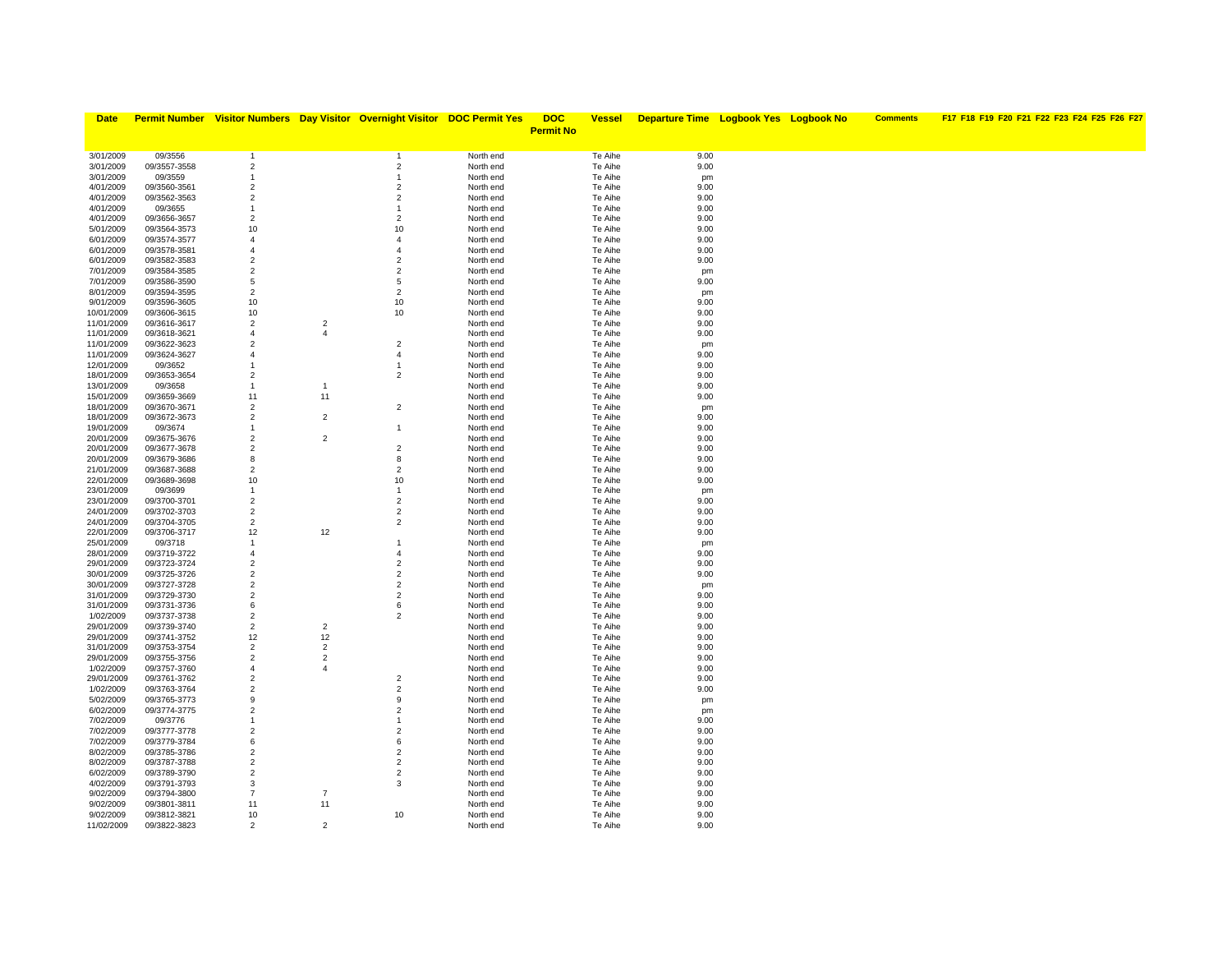| 12/02/2009 | 09/3824      | 1              |                | 1                       | North end | Te Aihe | 9.00 |
|------------|--------------|----------------|----------------|-------------------------|-----------|---------|------|
| 13/02/2009 | 09/3825-3826 | $\overline{c}$ |                | $\overline{\mathbf{c}}$ | North end | Te Aihe | 9.00 |
| 13/02/2009 | 09/3827-3828 | $\overline{c}$ |                | $\overline{2}$          | North end | Te Aihe | 9.00 |
| 11/02/2009 | 09/3858      | 1              | $\mathbf{1}$   |                         | North end | Te Aihe | 9.00 |
| 12/02/2009 | 09/3859-3871 | 13             | 13             |                         | North end | Te Aihe | 9.00 |
| 11/02/2009 | 09/3872-3873 | $\overline{2}$ |                | $\overline{2}$          | North end | Te Aihe | 9.00 |
| 14/02/2009 | 09/3829-3838 | 10             |                | 10                      | North end | Te Aihe | 9.00 |
| 14/02/2009 | 09/3839-3841 | 3              | 3              |                         | North end | Te Aihe | 9.00 |
| 15/02/2009 | 09/3842-3843 | $\overline{2}$ |                | $\overline{2}$          | North end | Te Aihe | 9.00 |
| 16/02/2009 | 09/3844-3846 | 3              |                | 3                       | North end | Te Aihe | 9.00 |
| 17/02/2009 | 09/3847-3848 | $\overline{2}$ |                | $\overline{\mathbf{c}}$ | North end | Te Aihe | pm   |
| 18/02/2009 | 09/3849-3850 | $\overline{2}$ |                | $\overline{2}$          | North end | Te Aihe | 9.00 |
| 20/02/2009 | 09/3851      | 1              |                | 1                       | North end | Te Aihe | 9.00 |
| 21/02/2009 | 09/3852-3853 | 2              |                | 2                       | North end | Te Aihe | 9.00 |
| 21/02/2009 | 09/3854-3855 | $\overline{c}$ |                | $\overline{c}$          | North end | Te Aihe | 9.00 |
| 21/02/2009 | 09/3856-3857 | $\overline{c}$ |                | $\overline{c}$          | North end | Te Aihe | pm   |
| 18/02/2009 | 09/3874-3876 | 3              |                | 3                       | North end | Te Aihe | 9.00 |
| 18/02/2009 | 09/3877      | 1              |                | 1                       | North end | Te Aihe | pm   |
| 18/02/2009 | 09/3878-3879 | $\overline{c}$ |                | $\overline{\mathbf{c}}$ | North end | Te Aihe | 9.00 |
| 19/02/2009 | 09/3880-3890 | 11             | 11             |                         | North end | Te Aihe | 9.00 |
| 22/02/2009 | 09/3891-3894 | $\overline{4}$ |                | 4                       | North end | Te Aihe | 9.00 |
| 24/02/2009 | 09/3895-3904 | 10             |                | 10                      | North end | Te Aihe | 9.00 |
| 25/02/2009 | 09/3905-3908 | $\overline{4}$ |                | 4                       | North end | Te Aihe | 9.00 |
| 25/02/2009 | 09/3909-3910 | $\overline{2}$ |                | $\overline{2}$          | North end | Te Aihe | 9.00 |
| 25/02/2009 |              | $\overline{2}$ |                | $\overline{c}$          | North end | Te Aihe | 9.00 |
|            | 09/3911-3912 | $\overline{c}$ |                | $\overline{c}$          |           |         |      |
| 26/02/2009 | 09/3913-3914 | $\overline{2}$ |                |                         | North end | Te Aihe | 9.00 |
| 26/02/2009 | 09/3915-3916 |                |                | $\overline{\mathbf{c}}$ | North end | Te Aihe | pm   |
| 28/02/2009 | 09/3917-3923 | 8              |                | 8                       | North end | Te Aihe | 9.00 |
| 26/02/2009 | 09/3924      | 1              |                | 1                       | North end | Te Aihe | 9.00 |
| 26/02/2009 | 09/3925-3926 | $\overline{2}$ |                | $\overline{\mathbf{c}}$ | North end | Te Aihe | 9.00 |
| 1/03/2009  | 09/3927-3928 | $\overline{2}$ |                | $\overline{\mathbf{c}}$ | North end | Te Aihe | 9.00 |
| 1/03/2009  | 09/3929-3930 | $\overline{2}$ |                | $\overline{c}$          | North end | Te Aihe | 9.00 |
| 1/03/2009  | 09/3931-3932 | $\overline{2}$ |                | $\overline{2}$          | North end | Te Aihe | pm   |
| 1/03/2009  | 09/3933-3934 | $\overline{c}$ |                | $\overline{\mathbf{c}}$ | North end | Te Aihe | pm   |
| 2/03/2009  | 09/3935-3938 | 4              |                | 4                       | North end | Te Aihe | 9.00 |
| 3/03/2009  | 09/3939-3942 | $\overline{4}$ |                | 4                       | North end | Te Aihe | 9.00 |
| 4/03/2009  | 09/3943-3944 | $\overline{2}$ |                | $\overline{c}$          | North end | Te Aihe | 9.00 |
| 4/03/2009  | 09/3945      | 1              |                | 1                       | North end | Te Aihe | 9.00 |
| 4/03/2009  | 09/3946-3947 | $\overline{2}$ |                | $\overline{2}$          | North end | Te Aihe | pm   |
| 5/03/2009  | 09/3948-3949 | $\mathbf 2$    |                | $\boldsymbol{2}$        | North end | Te Aihe | 9.00 |
| 6/03/2009  | 09/3950-3951 | $\overline{2}$ |                | $\overline{c}$          | North end | Te Aihe | pm   |
| 7/03/2009  | 09/3952-3953 | $\overline{c}$ |                | $\overline{\mathbf{c}}$ | North end | Te Aihe | 9.00 |
| 7/03/2009  | 09/3954-3956 | 3              |                | 3                       | North end | Te Aihe | 9.00 |
| 8/03/2009  | 09/3957-3958 | $\overline{2}$ |                | $\overline{\mathbf{c}}$ | North end | Te Aihe | pm   |
| 8/03/2009  | 09/3959-3960 | $\overline{c}$ |                | $\overline{\mathbf{c}}$ | North end | Te Aihe | pm   |
| 8/03/2009  | 09/3961-3963 | 3              |                | 3                       | North end | Te Aihe | 9.00 |
| 6/03/2009  | 09/3964-3967 | 4              | 4              |                         | North end | Te Aihe | 9.00 |
| 8/03/2009  | 09/3968-3969 | $\overline{2}$ |                | $\overline{\mathbf{c}}$ | North end | Te Aihe | pm   |
| 9/03/2009  | 09/3970-3975 | 6              | 6              |                         | North end | Te Aihe | 9.00 |
| 9/03/2009  | 09/3976      | 1              | 1              |                         | North end | Te Aihe | 9.00 |
| 9/03/2009  | 09/3977-3978 | $\overline{2}$ |                | $\overline{2}$          | North end | Te Aihe | pm   |
| 9/03/2009  | 09/3979-3981 | 3              |                | 3                       | North end | Te Aihe | 9.00 |
| 11/03/2009 | 09/3982-3983 | $\overline{c}$ |                | $\overline{\mathbf{c}}$ | North end | Te Aihe | 9.00 |
| 11/03/2009 | 09/3984-3985 | $\overline{c}$ |                | $\overline{\mathbf{c}}$ | North end | Te Aihe | 9.00 |
| 12/03/2009 | 09/3986-3987 | $\overline{2}$ |                | $\overline{2}$          | North end | Te Aihe | pm   |
| 12/03/2009 | 09/3988-3993 | 6              |                | 6                       | North end | Te Aihe | pm   |
| 13/03/2009 | 09/3994-3995 | $\overline{2}$ |                | $\overline{2}$          | North end | Te Aihe | pm   |
| 13/03/2009 | 09/3996      | $\mathbf{1}$   | $\mathbf{1}$   |                         | North end | Te Aihe | 9.00 |
| 12/03/2009 | 09/3997-3998 | $\overline{2}$ | $\overline{2}$ |                         | North end | Te Aihe | 9.00 |
| 12/03/2009 | 09/3999-4008 | 10             | 10             |                         | North end | Te Aihe | 9.00 |
| 12/03/2009 | 09/4009-4010 | $\overline{2}$ | $\overline{2}$ |                         | North end | Te Aihe | 9.00 |
| 13/03/2009 | 09/4011-4012 | $\overline{c}$ |                | 2                       | North end | Te Aihe | 9.00 |
| 14/03/2009 | 09/4013-4022 | 10             |                | 10                      | North end | Te Aihe | pm   |
| 17/03/2009 | 09/4023-4024 | $\overline{c}$ | $\overline{2}$ |                         | North end | Te Aihe | 9.00 |
| 17/03/2009 | 09/4025-4033 | 9              |                | 9                       | North end | Te Aihe | 9.00 |
| 17/03/2009 | 09/4034-4035 | $\overline{2}$ | $\overline{2}$ |                         | North end | Te Aihe | 9.00 |
| 18/03/2009 | 09/4036-4044 | 9              |                | 9                       | North end | Te Aihe | 9.00 |
| 18/03/2009 | 09/4045-4046 | $\overline{2}$ | $\overline{2}$ |                         | North end | Te Aihe | 9.00 |
| 19/03/2009 | 09/4047      | 1              |                | 1                       | North end | Te Aihe | pm   |
|            |              |                |                |                         |           |         |      |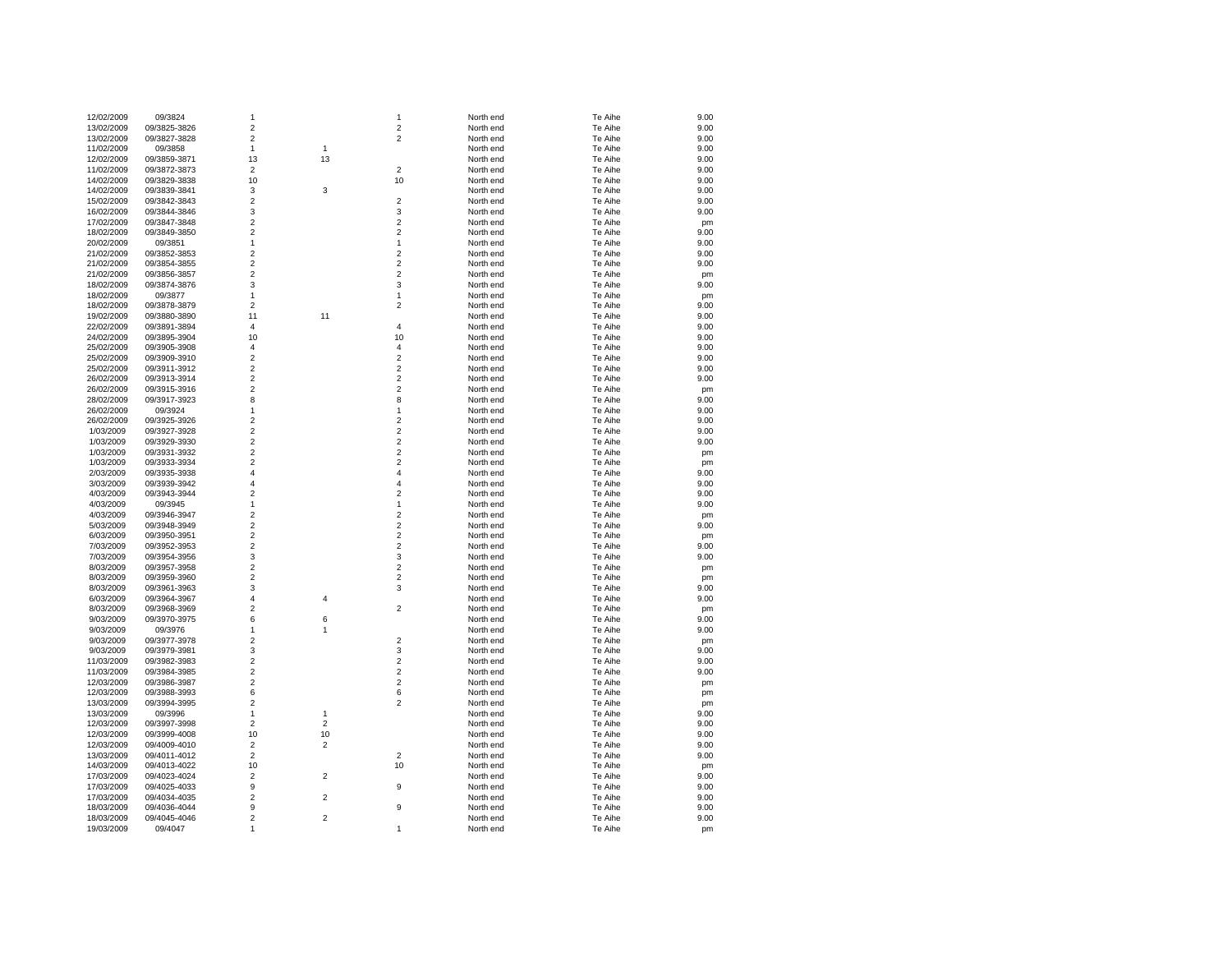| 20/03/2009 | 09/4048-4049     | $\overline{2}$          |                | $\overline{2}$          | North end | Te Aihe    | 9.00 |
|------------|------------------|-------------------------|----------------|-------------------------|-----------|------------|------|
| 20/03/2009 | 09/4050-4051     | $\boldsymbol{2}$        |                | $\boldsymbol{2}$        | North end | Te Aihe    | 9.00 |
| 21/03/2009 | 09/4052-4061     | 10                      |                | 10                      | North end | Te Aihe    | 9.00 |
| 21/03/2009 | 09/4062-4066     | 5                       | 5              |                         | North end | Te Aihe    | 9.00 |
|            | 09/4067-4068     | $\overline{c}$          | $\overline{2}$ |                         |           |            | 9.00 |
| 21/03/2009 |                  |                         |                |                         | North end | Te Aihe    |      |
| 22/03/2009 | 09/4069-4070     | $\overline{c}$          |                | 2                       | North end | Te Aihe    | pm   |
| 21/03/2009 | 09/4071-4075     | 5                       | 5              |                         | North end | Te Aihe    | 9.00 |
| 20/03/2009 | 09/4076-4077     | $\overline{2}$          |                | $\overline{2}$          | North end | Te Aihe    | 9.00 |
| 23/03/2009 | 09/4078-4081     | 4                       |                | 4                       | North end | Te Aihe    | 9.00 |
| 26/03/2009 | 09/4082          | 1                       | 1              |                         | North end | Te Aihe    | 9.00 |
| 27/03/2009 | 09/4083-4084     | $\overline{2}$          |                | $\overline{\mathbf{c}}$ | North end | Te Aihe    | 9.00 |
| 27/03/2009 | 09/4085-4086     | $\overline{2}$          |                | $\overline{\mathbf{c}}$ | North end | Te Aihe    | 9.00 |
| 28/03/2009 | 09/4087-4091     | 5                       | 5              |                         | North end | Te Aihe    | 9.00 |
|            |                  |                         |                |                         |           |            |      |
| 28/03/2009 | 09/4092          | 1                       |                | 1                       | North end | Te Aihe    | 9.00 |
| 28/03/2009 | 09/4093-4096     | 4                       |                | 4                       | North end | Te Aihe    | 9.00 |
| 28/03/2009 | 09/4097          | 1                       |                | 1                       | North end | Te Aihe    | 9.00 |
| 29/03/2009 | 09/4098-4099     | $\overline{2}$          |                | $\overline{2}$          | North end | Te Aihe    | pm   |
| 24/03/2009 | 09/4100-4103     | $\overline{4}$          |                | $\overline{4}$          | North end | Te Aihe    | 9.00 |
| 26/03/2009 | 09/4104          | 1                       | 1              |                         | North end | Te Aihe    | 9.00 |
| 28/03/2009 | 09/4105-4107     | 3                       |                | 3                       | North end | Te Aihe    | pm   |
| 2/04/2009  | 09/4108-4109     | $\overline{2}$          |                | $\overline{\mathbf{c}}$ | North end | Te Aihe    | 9.00 |
|            |                  |                         |                |                         |           |            |      |
| 4/04/2009  | 09/4110-4113     | 4                       |                | 4                       | North end | Te Aihe    | 9.00 |
| 4/04/2009  | 09/4114-4115     | $\overline{2}$          | $\overline{2}$ |                         | North end | Te Aihe    | 9.00 |
| 4/04/2009  | 09/4116-4117     | $\overline{c}$          |                | $\overline{\mathbf{c}}$ | North end | Te Aihe    | pm   |
| 6/04/2009  | 09/4118-4119     | $\overline{c}$          |                | $\overline{\mathbf{c}}$ | North end | Te Aihe    | 9.00 |
| 7/04/2009  | 09/4120-4121     | $\overline{c}$          |                | $\overline{\mathbf{c}}$ | North end | Te Aihe    | 9.00 |
| 10/04/2009 | 09/4122-4124     | 3                       | 3              |                         | North end | Te Aihe    | 9.00 |
| 11/04/2009 | 09/4125-4126     | $\overline{c}$          |                | $\overline{\mathbf{c}}$ | North end | Te Aihe    | 9.00 |
| 12/04/2009 | 09/4127-4128     | $\overline{2}$          |                | $\overline{2}$          | North end | Te Aihe    | 9.00 |
|            |                  |                         |                |                         |           |            |      |
| 4/04/2009  | 09/4129-4130     | $\overline{\mathbf{c}}$ |                | $\overline{c}$          | North end | Te Aihe    | 9.00 |
| 12/04/2009 | 09/4131-4134     | $\overline{4}$          |                | 4                       | North end | Te Aihe    | 9.00 |
| 10/04/2009 | 09/4135-4136     | $\overline{2}$          |                | $\overline{2}$          | North end | Te Aihe    | 9.00 |
| 11/04/2009 | 09/4152          | 1                       |                | 1                       | North end | Te Aihe    | 9.00 |
| 15/04/2009 | 09/4137-4140     | 4                       |                | 4                       | North end | Te Aihe    | 9.00 |
| 16/04/2009 | 09/4141-4142     | $\overline{2}$          |                | $\overline{2}$          | North end | Te Aihe    | 9.00 |
| 18/04/2009 | 09/4143          | 1                       |                | 1                       | North end | Te Aihe    | 9.00 |
| 18/04/2009 | 09/4144-4145     | 2                       |                | 2                       | North end | Te Aihe    | 9.00 |
|            |                  |                         |                |                         |           |            |      |
| 18/04/2009 | 09/4146-4149     | $\overline{4}$          |                | 4                       | North end | Te Aihe    | 9.00 |
| 19/04/2009 | 09/4150-4151     | $\overline{2}$          |                | $\overline{c}$          | North end | Te Aihe    | 9.00 |
| 19/04/2009 | 09/4152-4153     | $\overline{c}$          |                | $\overline{c}$          | North end | Te Aihe    | 9.00 |
| 19/04/2009 | 09/4154-4156     | 3                       |                | 3                       | North end | Te Aihe    | 9.00 |
| 20/04/2009 | 09/4157-4158     | $\overline{2}$          |                | $\overline{\mathbf{c}}$ | North end | Te Aihe    | 9.00 |
| 25/04/2009 | 09/4159-4161     | 3                       |                | 3                       | North end | Te Aihe    | 9.00 |
| 25/04/2009 | 09/4162-4166     | 5                       |                | 5                       | North end | Te Aihe    | 9.00 |
| 26/04/2009 | 09/4167-4168     | $\boldsymbol{2}$        |                | $\overline{\mathbf{c}}$ | North end | Te Aihe    | 9.00 |
|            |                  | 10                      |                | 10                      | North end | Te Aihe    |      |
| 27/04/2009 | 09/4169-4176     |                         |                |                         |           |            | pm   |
| 29/04/2009 | 09/4177          | $\mathbf{1}$            |                | 1                       | North end | Te Aihe    | 9.00 |
| 24/04/2009 | 09/4178-4181     | 4                       |                | $\overline{4}$          | North end | Te Aihe    | 9.00 |
| 25/04/2009 | 09/4182          | 1                       | $\mathbf{1}$   |                         | North end | Te Aihe    | 9.00 |
| 19/04/2009 | 09/4183-4186     | $\overline{4}$          | 4              |                         | North end | Te Aihe    | 9.00 |
| 22/04/2009 | 09/4187-4188     | $\overline{c}$          |                | $\overline{2}$          | North end | <b>KMC</b> | 9.00 |
| 26/04/2009 | 09/4189-4191     | 3                       | 3              |                         | North end | Te Aihe    | 9.00 |
| 2/05/2009  | 09/4192-4201     | 10                      |                | 10                      | North end | Te Aihe    | 9.00 |
|            | 09/4202-4206     | 5                       | 5              |                         | North end | Te Aihe    |      |
| 2/05/2009  |                  |                         |                |                         |           |            | 9.00 |
| 4/05/2009  | 09/4207-4208     | $\overline{c}$          |                | $\overline{\mathbf{c}}$ | North end | Te Aihe    | 9.00 |
| 4/05/2009  | 09/4209-4212     | $\overline{4}$          |                | 4                       | North end | Te Aihe    | 9.00 |
| 8/05/2009  | 09/4213-4234     | 22                      | 22             |                         | North end | Te Aihe    | 9.00 |
| 8/05/2009  | 09/4235          | 1                       |                | 1                       | North end | Te Aihe    | pm   |
| 9/05/2009  | 09/4236          | $\mathbf{1}$            | $\mathbf{1}$   |                         | North end | Te Aihe    | 9.00 |
| 26/04/2009 | 09/4178-1-4179-1 | $\overline{2}$          | $\overline{2}$ |                         | North end | Te Aihe    | 9.00 |
| 4/05/2009  | 09/4237-4238     | $\overline{2}$          |                | $\overline{2}$          | North end | Te Aihe    | pm   |
| 11/05/2009 | 09/4239-4240     | $\overline{2}$          |                | 2                       | North end | Te Aihe    | 9.00 |
|            |                  |                         |                |                         |           |            |      |
| 8/05/2009  | 09/4241          | 1                       |                | 1                       | North end | Te Aihe    | 9.00 |
| 11/05/2009 | 09/4242          | 1                       | 1              |                         | North end | Te Aihe    | 9.00 |
| 12/05/2009 | 09/4243-4246     | $\overline{4}$          |                | 4                       | North end | Te Aihe    | 9.00 |
| 16/05/2009 | 09/4247          | 1                       | $\mathbf{1}$   |                         | North end | Te Aihe    | 9.00 |
| 16/05/2009 | 09/4248-4257     | 10                      |                | 10                      | North end | Te Aihe    | 9.00 |
| 16/05/2009 | 09/4258-4259     | $\overline{c}$          | $\overline{2}$ |                         | North end | Te Aihe    | 9.00 |
| 17/05/2009 | 09/4260-4262     | 3                       |                | 3                       | North end | Te Aihe    | 9.00 |
|            |                  |                         |                |                         |           |            |      |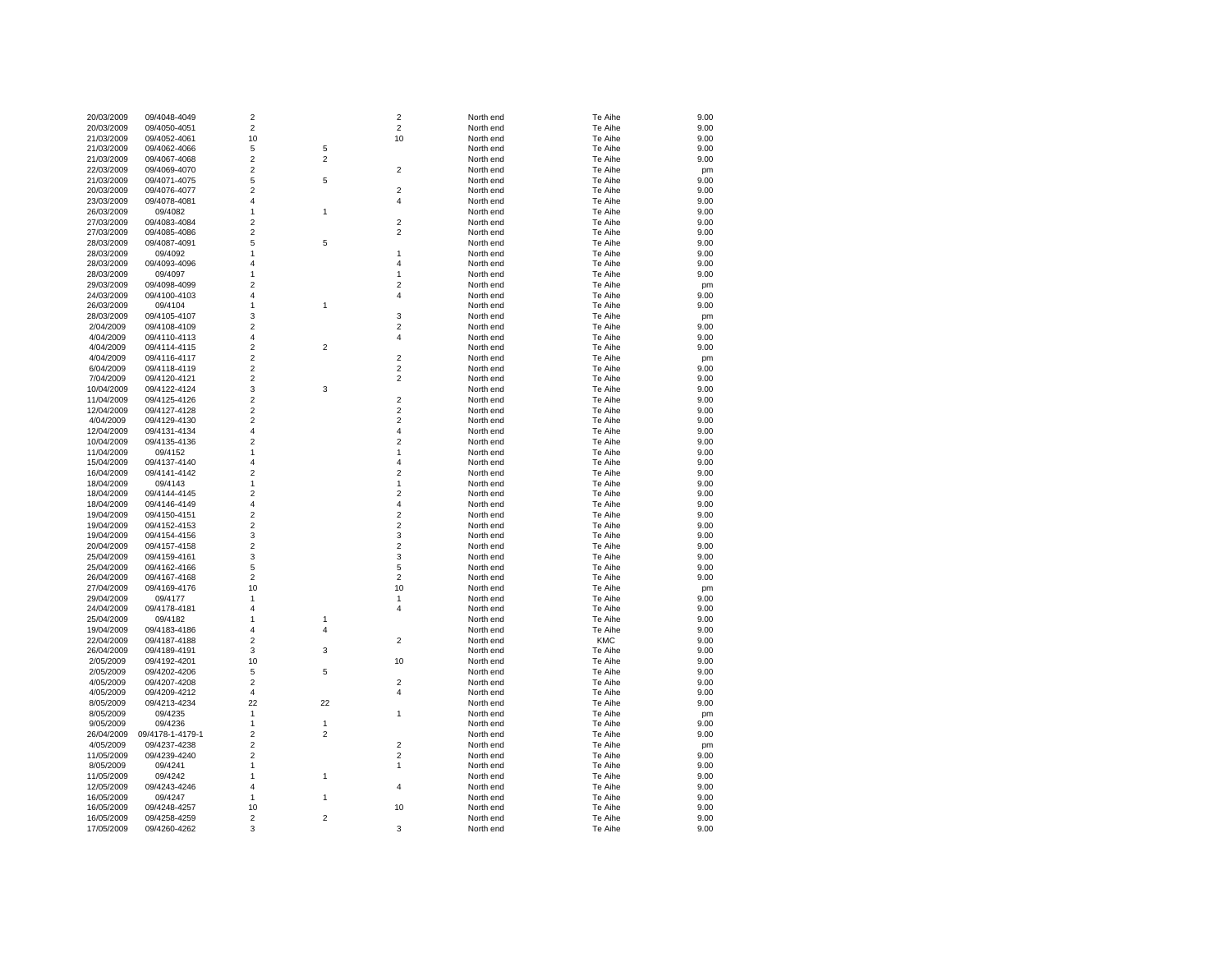| 21/05/2009 | 09/4263-4266 | $\overline{\mathbf{4}}$ |                         | 4                       | North end | Te Aihe | 9.00       |
|------------|--------------|-------------------------|-------------------------|-------------------------|-----------|---------|------------|
| 23/05/2009 | 09/4267      | 1                       | 1                       |                         | North end | Te Aihe | 9.00       |
| 23/05/2009 | 09/4268-4277 | 10                      |                         | 10                      | North end | Te Aihe | 9.00       |
| 25/05/2009 | 09/4278-4279 | $\overline{2}$          | $\overline{2}$          |                         | North end | Te Aihe | 9.00       |
| 30/05/2009 | 09/4280-4289 | 10                      |                         | 10                      | North end | Te Aihe | 9.00       |
| 30/05/2009 | 09/4290-4292 | 3                       | 3                       |                         | North end | Te Aihe | 9.00       |
| 6/06/2009  | 09/4293-4296 | $\overline{4}$          |                         | $\overline{4}$          | North end | Te Aihe | 9.00       |
| 8/06/2009  | 09/4297-4298 | $\overline{2}$          |                         | $\overline{c}$          | North end | Te Aihe | 9.00       |
| 13/06/2009 | 09/4299-4300 | $\overline{2}$          |                         | $\overline{c}$          | North end | Te Aihe | 9.00       |
| 13/06/2009 | 09/4301-4302 | $\overline{2}$          |                         | $\overline{c}$          | North end | Te Aihe | pm         |
| 15/06/2009 | 09/4303-4308 | 6                       |                         | 6                       | North end | Te Aihe | 9.00       |
| 19/06/2009 | 09/4309-4310 | $\overline{2}$          |                         | $\overline{2}$          | North end | Te Aihe | pm         |
| 20/06/2009 | 09/4311-4315 | 5                       |                         | 5                       | North end | Te Aihe | pm         |
| 1/08/2009  | 09/4316-4317 | $\overline{2}$          |                         | $\overline{2}$          | North end | Te Aihe | pm         |
| 8/08/2009  | 09/4318-4319 | $\overline{2}$          |                         | $\overline{2}$          | North end | Te Aihe | 9.00       |
| 8/08/2009  | 09/4320-4322 | $\mathsf 3$             |                         | 3                       | North end | Te Aihe | 9.00       |
| 15/08/2009 | 09/4323-4324 | $\overline{2}$          | $\overline{\mathbf{c}}$ |                         | North end | Te Aihe | 9.00       |
| 18/08/2009 | 09/4325      | $\mathbf{1}$            | $\mathbf{1}$            |                         | North end | Te Aihe | 9.00       |
| 18/08/2009 | 09/4326      | 1                       | 1                       |                         | North end | Te Aihe | 9.00       |
| 20/08/2009 | 09/4327-4328 | $\overline{2}$          |                         | $\overline{c}$          | North end | Te Aihe | 9.00       |
| 21/08/2009 | 09/4329-4330 | $\overline{c}$          |                         | $\overline{2}$          | North end | Te Aihe | 9.00       |
| 5/09/2009  | 09/4331-4332 | $\mathbf 2$             |                         | $\overline{2}$          | North end | Te Aihe |            |
| 5/09/2009  | 09/4333-4334 | $\overline{2}$          |                         | $\overline{2}$          | North end | Te Aihe | pm<br>9.00 |
|            |              | 10                      |                         | 10                      | North end | Te Aihe | 9.00       |
| 14/09/2009 | 09/4337-4346 | $\overline{2}$          |                         | $\overline{c}$          |           |         |            |
| 18/09/2009 | 09/4347-4348 |                         |                         |                         | North end | Te Aihe | 9.00       |
| 19/09/2009 | 09/4349-4354 | 6<br>$\overline{2}$     |                         | 6<br>$\overline{2}$     | North end | Te Aihe | 9.00       |
| 20/09/2009 | 09/4355-4356 |                         |                         |                         | North end | Te Aihe | 9.00       |
| 23/09/2009 | 09/4357      | $\mathbf{1}$            |                         | 1                       | North end | Te Aihe | pm         |
| 26/09/2009 | 09/4358-4367 | 10                      |                         | 10                      | North end | Te Aihe | 9.00       |
| 26/09/2009 | 09/4368-4370 | 3                       | 3                       |                         | North end | Te Aihe | 9.00       |
| 27/09/2009 | 09/4371-4372 | $\overline{2}$          |                         | $\overline{2}$          | North end | Te Aihe | 9.00       |
| 27/09/2009 | 09/4373-4376 | $\overline{4}$          |                         | 4                       | North end | Te Aihe | pm         |
| 29/09/2009 | 09/4377-4378 | $\overline{2}$          |                         | $\overline{2}$          | North end | Te Aihe | 9.00       |
| 30/09/2009 | 09/4379-4380 | $\mathbf 2$             | $\overline{\mathbf{c}}$ |                         | North end | Te Aihe | 9.00       |
| 30/09/2009 | 09/4381-4382 | $\overline{2}$          | $\overline{c}$          |                         | North end | Te Aihe | 9.00       |
| 1/10/2009  | 09/4383-4392 | 10                      |                         | 10                      | North end | Te Aihe | 9.00       |
| 2/10/2009  | 09/4393-4394 | $\overline{2}$          | $\overline{2}$          |                         | North end | Te Aihe | 9.00       |
| 2/10/2009  | 09/4395-4404 | 10                      |                         | 10                      | North end | Te Aihe | pm         |
| 2/10/2009  | 09/4405-4408 | $\overline{4}$          | $\overline{4}$          |                         | North end | Te Aihe | 9.00       |
| 3/10/2009  | 09/4409      | 1                       |                         | 1                       | North end | Te Aihe | 9.00       |
| 3/10/2009  | 09/4410-4413 | $\overline{\mathbf{4}}$ |                         | 4                       | North end | Te Aihe | 9.00       |
| 3/10/2009  | 09/4414-4418 | $\overline{4}$          |                         | 4                       | North end | Te Aihe | pm         |
| 4/10/2009  | 09/4419-4420 | $\overline{2}$          | $\overline{2}$          |                         | North end | Te Aihe | 9.00       |
| 5/10/2009  | 09/4421-4428 | 8                       |                         | 8                       | North end | Te Aihe | 9.00       |
| 6/10/2009  | 09/4429-4432 | $\overline{4}$          |                         | $\overline{4}$          | North end | Te Aihe | 9.00       |
| 6/10/2009  | 09/4433-4434 | $\overline{c}$          | $\overline{2}$          |                         | North end | Te Aihe | 9.00       |
| 7/10/2009  | 09/4435-4436 | $\overline{2}$          |                         | 2                       | North end | Te Aihe | 9.00       |
| 7/10/2009  | 09/4437-4438 | $\overline{2}$          |                         | $\overline{2}$          | North end | Te Aihe | 9.00       |
| 8/10/2009  | 09/4439-4448 | 10                      |                         | 10                      | North end | Te Aihe | pm         |
| 10/10/2009 | 09/4449-4450 | $\overline{2}$          | $\overline{c}$          |                         | North end | Te Aihe | 9.00       |
| 10/10/2009 | 09/4451-4452 | $\overline{2}$          | $\overline{c}$          |                         | North end | Te Aihe | 9.00       |
| 10/10/2009 | 09/4453-4460 | 8                       |                         | 8                       | North end | Te Aihe | pm         |
| 10/10/2009 | 09/4461-4462 | $\overline{2}$          |                         | $\overline{2}$          | North end | Te Aihe | 9.00       |
| 11/10/2009 | 09/4463      | $\mathbf{1}$            |                         | $\mathbf{1}$            | North end | Te Aihe | pm         |
| 12/10/2009 | 09/4464-4468 | 5                       | 5                       |                         | North end | Te Aihe | 9.00       |
| 14/10/2009 | 09/4469-4470 | $\overline{2}$          |                         | 2                       | North end | Te Aihe | 9.00       |
| 15/10/2009 | 09/4471-4472 | $\overline{2}$          |                         | $\overline{2}$          | North end | Te Aihe | 9.00       |
| 16/10/2009 | 09/4473      | 1                       |                         | 1                       | North end | Te Aihe | 9.00       |
| 17/10/2009 | 09/4474-4475 | $\overline{2}$          |                         | $\overline{c}$          | North end | Te Aihe | pm         |
| 17/10/2009 | 09/4476-4477 | $\overline{2}$          |                         | $\overline{2}$          | North end | Te Aihe | 9.00       |
| 17/10/2009 | 09/4478-4479 | $\overline{2}$          |                         | $\overline{2}$          | North end | Te Aihe | 9.00       |
| 17/10/2009 | 09/4480-4485 | 6                       | 6                       |                         | North end | Te Aihe | 9.00       |
| 18/10/2009 | 09/4486      | 1                       | 1                       |                         | North end | Te Aihe | 9.00       |
| 19/10/2009 | 09/4487-4488 | $\mathbf 2$             |                         | $\overline{\mathbf{c}}$ | North end | Te Aihe | 9.00       |
| 22/10/2009 | 09/4489      | $\mathbf{1}$            |                         | 1                       | North end | Te Aihe | 9.00       |
| 22/10/2009 | 09/4490-4491 | $\overline{c}$          |                         | $\overline{c}$          | North end | Te Aihe | 9.00       |
| 22/10/2009 | 09/4492-4493 | $\overline{c}$          |                         | $\overline{2}$          | North end | Te Aihe | 9.00       |
| 23/10/2009 | 09/4494-4496 | 3                       |                         | 3                       | North end | Te Aihe | 9.00       |
| 24/10/2009 | 09/4497-4502 | 6                       |                         | 6                       | North end | Te Aihe | 9.00       |
|            |              |                         |                         |                         |           |         |            |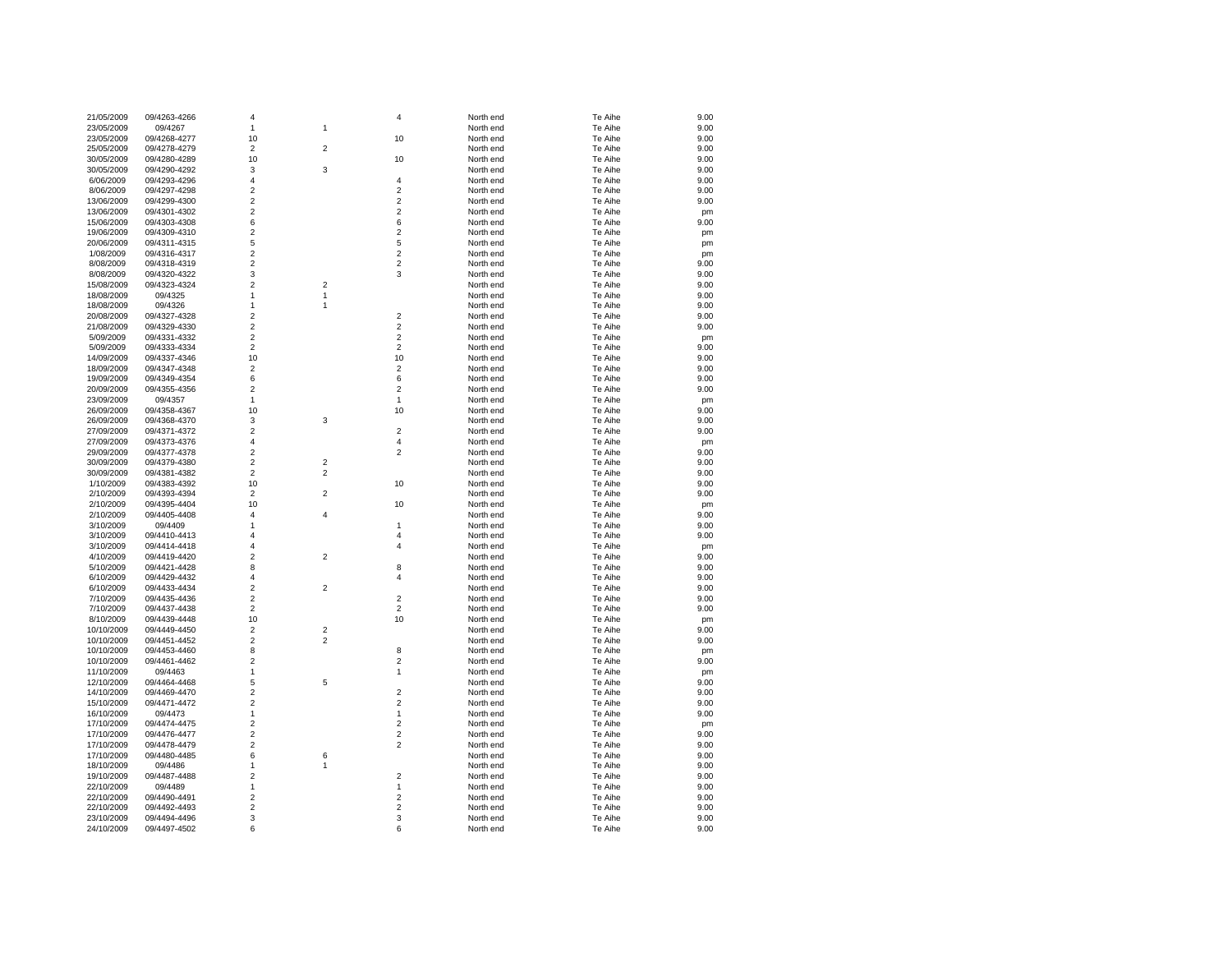| 24/10/2009 | 09/4503-4506   | 4                       |                | 4              | North end | Te Aihe | 9.00 |
|------------|----------------|-------------------------|----------------|----------------|-----------|---------|------|
| 25/10/2009 | 09/4507-4508   | $\overline{\mathbf{c}}$ |                | $\overline{c}$ | North end | Te Aihe | 9.00 |
| 25/10/2009 | 09/4509-4510   | $\overline{2}$          |                | $\overline{2}$ | North end | Te Aihe | 9.00 |
| 25/10/2009 | 09/4511-4512   | $\overline{\mathbf{c}}$ |                | $\overline{2}$ | North end | Te Aihe | 9.00 |
| 22/10/2009 | 09/4513-4515   | 3                       |                | 3              | North end | Te Aihe | 9.00 |
|            |                |                         |                |                |           |         |      |
| 25/10/2009 | 09/4516-4517   | $\overline{c}$          |                | $\overline{2}$ | North end | Te Aihe | pm   |
| 27/10/2009 | 09/4518        | $\mathbf{1}$            |                | 1              | North end | Te Aihe | 9.00 |
| 28/10/2009 | 09/4519-4520   | $\overline{2}$          |                | $\overline{2}$ | North end | Te Aihe | 9.00 |
| 28/10/2009 | 09/4521-4523   | 3                       | 3              |                | North end | Te Aihe | 9.00 |
| 23/10/2009 | 09/4524-4525   | $\overline{2}$          |                | $\overline{2}$ | North end | Te Aihe | 9.00 |
| 23/10/2009 | 09/4526-4527   | $\overline{2}$          |                | $\overline{2}$ | North end | Te Aihe | 9.00 |
| 25/10/2009 | 09/4528-4530   | 3                       |                | 3              | North end | Te Aihe | 9.00 |
| 28/10/2009 | 09/4531-4532   | $\overline{2}$          | $\overline{c}$ |                | North end | Te Aihe | 9.00 |
| 28/10/2009 | 09/4533-4534   | $\overline{c}$          | 2              |                | North end | Te Aihe | 9.00 |
| 31/10/2009 | 09/4535-4537   | 3                       | 3              |                | North end | Te Aihe | 9.00 |
|            |                |                         |                |                |           |         |      |
| 31/10/2009 | 09/4538-4540   | 3                       | 3              |                | North end | Te Aihe | 9.00 |
| 31/10/2009 | 09/4541-4550   | 10                      |                | 10             | North end | Te Aihe | 9.00 |
| 4/11/2009  | 09/4551-4552   | $\overline{2}$          |                | $\overline{2}$ | North end | Te Aihe | pm   |
| 4/11/2009  | 09/4553-4554   | $\overline{c}$          |                | $\overline{2}$ | North end | Te Aihe | 9.00 |
| 6/11/2009  | 09/4555-4564   | 10                      |                | 10             | North end | Te Aihe | 9.00 |
| 7/11/2009  | 09/4565-4566   | $\overline{c}$          |                | $\overline{2}$ | North end | Te Aihe | 9.00 |
| 7/11/2009  | 09/4567-4570   | 4                       |                | $\overline{4}$ | North end | Te Aihe | 9.00 |
| 8/11/2009  | 09/4571-4572   | $\overline{2}$          |                | $\overline{2}$ | North end | Te Aihe | 9.00 |
| 8/11/2009  | 09/4573-4574   | $\overline{c}$          |                | $\overline{2}$ | North end | Te Aihe | 9.00 |
| 9/11/2009  | 09/5755-5756   | $\overline{2}$          |                | $\overline{2}$ | North end | Te Aihe | 9.00 |
| 10/11/2009 | 09/5757-5760   | $\overline{4}$          | 4              |                | North end | Te Aihe | 9.00 |
|            |                |                         |                |                |           |         |      |
| 10/11/2009 | 09/5761-5762   | $\overline{\mathbf{c}}$ |                | $\overline{c}$ | North end | Te Aihe | pm   |
| 10/11/2009 | 09/5763-5765   | 3                       |                | 3              | North end | Te Aihe | pm   |
| 10/11/2009 | 09/5766-5769   | 4                       |                | 4              | North end | Te Aihe | 9.00 |
| 12/11/2009 | 09/5770-5771   | $\overline{2}$          |                | $\overline{2}$ | North end | Te Aihe | 9.00 |
| 12/11/2009 | 09/5772-5773   | $\overline{2}$          |                | $\overline{2}$ | North end | Te Aihe | 9.00 |
| 12/11/2009 | 09/5774-5775   | $\overline{c}$          |                | $\overline{2}$ | North end | Te Aihe | 9.00 |
| 13/11/2009 | 09/5776-5779   | $\overline{4}$          |                | $\overline{4}$ | North end | Te Aihe | 9.00 |
| 13/11/2009 | 09/5780-5785   | 6                       |                | 6              | North end | Te Aihe | 9.00 |
| 10/11/2009 | 09/5786-5787   | $\overline{c}$          | $\overline{c}$ |                | North end | Te Aihe | 9.00 |
| 14/11/2009 | 09/5788-5791   | $\overline{\mathbf{4}}$ | 4              |                | North end | Te Aihe | 9.00 |
| 14/11/2009 | 09/5792        | 1                       | 1              |                | North end | Te Aihe | 9.00 |
|            |                |                         |                |                |           |         |      |
| 14/11/2009 | 09/5793-5794   | $\overline{c}$          |                | $\overline{2}$ | North end | Te Aihe | 9.00 |
| 14/11/2009 | 09/5795-5802   | 8                       |                | 8              | North end | Te Aihe | pm   |
| 16/11/2009 | 09/5802-1-5811 | 10                      |                | 10             | North end | Te Aihe | pm   |
| 16/11/2009 | 09/5812-5815   | $\overline{4}$          | 4              |                | North end | Te Aihe | 9.00 |
| 17/11/2009 | 09/5816        | $\mathbf{1}$            |                | $\mathbf{1}$   | North end | Te Aihe | 9.00 |
| 17/11/2009 | 09/5817-5818   | $\overline{2}$          |                | $\overline{2}$ | North end | Te Aihe | pm   |
| 17/11/2009 | 09/5819-5824   | 6                       |                | 6              | North end | Te Aihe | 9.00 |
| 18/11/2009 | 09/5825-5827   | 3                       |                | 3              | North end | Te Aihe | 9.00 |
| 20/11/2009 | 09/5828-5829   | $\overline{c}$          |                | $\overline{2}$ | North end | Te Aihe | pm   |
| 20/11/2009 | 09/5830-5831   | $\overline{c}$          |                | $\overline{2}$ | North end | Te Aihe | pm   |
| 20/11/2009 | 09/5832-5833   | $\overline{c}$          |                | $\overline{2}$ | North end | Te Aihe | 9.00 |
| 21/11/2009 | 09/5834-5835   | $\overline{2}$          |                | $\overline{2}$ | North end | Te Aihe |      |
|            |                | $\overline{2}$          |                |                |           |         | pm   |
| 21/11/2009 | 09/5836-5837   |                         |                | $\overline{2}$ | North end | Te Aihe | 9.00 |
| 22/11/2009 | 09/5838-5839   | $\overline{c}$          |                | $\overline{2}$ | North end | Te Aihe | 9.00 |
| 23/11/2009 | 09/5840-5841   | $\overline{c}$          |                | $\overline{2}$ | North end | Te Aihe | pm   |
| 23/11/2009 | 09/5842        | $\mathbf{1}$            |                | $\mathbf{1}$   | North end | Te Aihe | 9.00 |
| 23/11/2009 | 09/5843-5844   | $\overline{2}$          |                | $\overline{2}$ | North end | Te Aihe | pm   |
| 24/11/2009 | 09/5845-5846   | $\overline{2}$          |                | $\overline{2}$ | North end | Te Aihe | 9.00 |
| 25/11/2009 | 09/5847-5848   | $\overline{2}$          |                | $\overline{2}$ | North end | Te Aihe | pm   |
| 25/11/2009 | 09/5849-5851   | 3                       | 3              |                | North end | Te Aihe | 9.00 |
| 23/11/2009 | 09/5852        | 1                       | 1              |                | North end | Te Aihe | 9.00 |
| 23/11/2009 | 09/5853-5854   | $\overline{c}$          |                | $\overline{2}$ | North end | Te Aihe | pm   |
| 23/11/2009 | 09/5852        | $\mathbf{1}$            | 1              |                | North end | Te Aihe | 9.00 |
|            |                | $\overline{2}$          |                | $\overline{2}$ |           | Te Aihe |      |
| 23/11/2009 | 09/5853-5854   |                         |                |                | North end |         | pm   |
| 26/11/2009 | 09/5855-5864   | 10                      |                | 10             | North end | Te Aihe | pm   |
| 27/11/2009 | 09/5865-5868   | 4                       | 4              |                | North end | Te Aihe | 9.00 |
| 27/11/2009 | 09/5869-5870   | $\overline{2}$          |                | $\overline{2}$ | North end | Te Aihe | 9.00 |
| 1/12/2009  | 09/5871-5872   | $\overline{2}$          |                | $\overline{2}$ | North end | Te Aihe | pm   |
| 1/12/2009  | 09/5873-5874   | $\overline{2}$          |                | $\overline{2}$ | North end | Te Aihe | 9.00 |
| 2/12/2009  | 09/5875-5884   | 10                      |                | 10             | North end | Te Aihe | 9.00 |
| 3/12/2009  | 09/5885-5890   | 6                       |                | 6              | North end | Te Aihe | 9.00 |
| 3/12/2009  | 09/5891-5894   | $\overline{a}$          |                | $\Delta$       | North end | Te Aihe | 9.00 |
|            |                |                         |                |                |           |         |      |